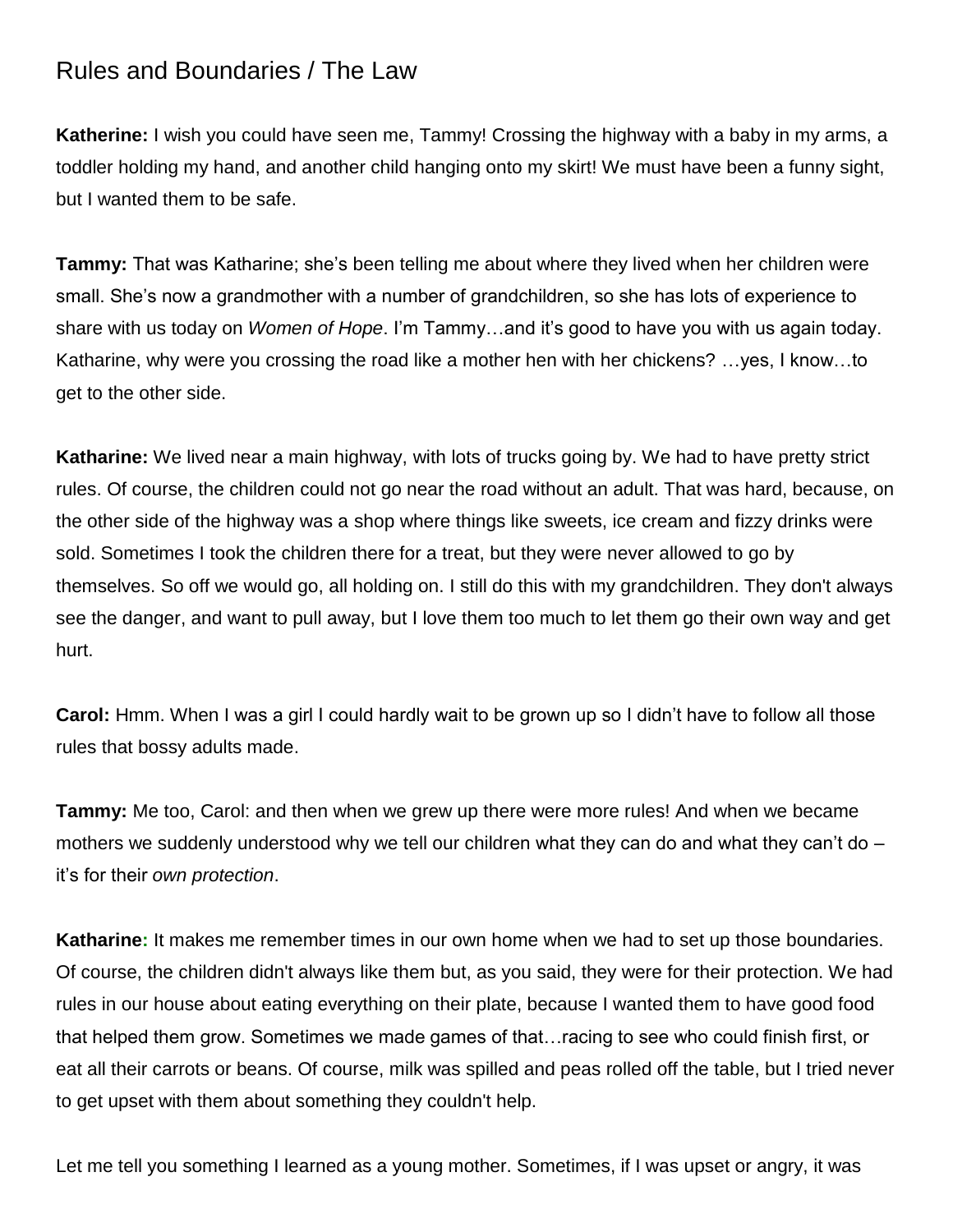best for me to go away briefly and take some deep breaths so I would not lose control. Once I smacked a child too hard because I was really angry.

**Carol:** Oh, you must have felt awful.

**Katharine:** I did. That did not stop me from using discipline, but it stopped me from acting in anger when I was upset. We can sometimes get frustrated about something, and I'm sorry to say, we can take it out on our children. They don't deserve that. I think that good parents use rules and discipline fairly…*not* for their own power or their own convenience. When I had to punish a child for disobedience, I often found myself saying, "I *love* you too much to let you do this." Parents must *protect* and *guide* their children, and gradually teach them to be *self-*disciplined.

**Tammy:** That's true of other sorts of discipline too - like not being allowed to have their favorite toy for a while, or being sent to sit by themselves till they calm down. Often these are better than smacking. With older children, it's good to teach them the consequences of their behavior. Perhaps you won't let them to go out with their friends, if they misbehaved last time. Be creative and think of ways that suit your family!

**Tammy:** On *Women of Hope* today we're talking about rules and boundaries that we use in our home. Katherine is here with us.

**Carol:** New mothers often wonder how soon to start having rules.

**Katharine:** You have to start very gently and very early - even before you think your child understands. Like having a set meal time and bedtime. You can make simple rules about where they keep their toys and how they spend their time. Then, if you have a big family like mine, the older ones will help teach the little ones. I had a friend who had eight children, and she put them in "teams." She paired an older child with a younger one. Their "teams" had chores, like doing the dishes, helping with cooking and cleaning (supervised by mum of course) and getting dressed for school.

Rules and boundaries change over time, of course. Teenagers don't have to go to hold your hand crossing the road! As our children grew into teenagers we had "family rules," such as daily tasks…and the time they had to be home each night. It could be changed for a special reason, but we parents had to know *where* they were going, *who* they were going with, and *when* they would be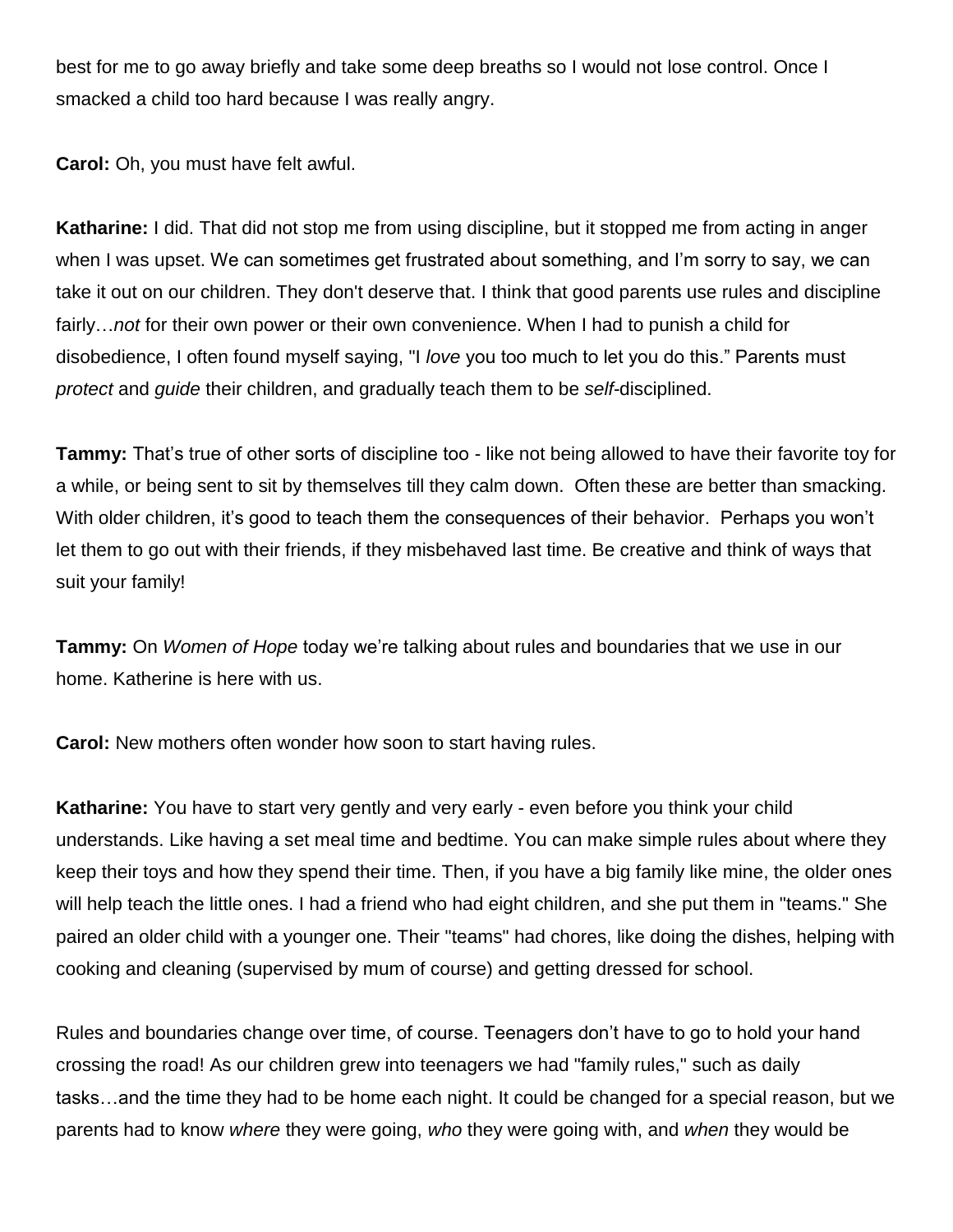home. Those rules were not always very popular. Can I tell you a story about one time that happened?

**Katharine:** The back door slammed. My teenage daughter was home from school. She was also angry.

Finding me in the kitchen, she cried, "Why won't you let me go to Sally's party? I've never been so embarrassed in my life. Everyone I know is going. You never let me do anything that's fun."

As I peeled potatoes for the meal, I repeated what her father and I had told her. "You can't go because we don't know Sally's family, and we don't who will be at the party. We're not sure it would be safe for you to go."

She turned and left, stomping her feet as she went to her room. Later, I heard her saying to a friend, "I'm sure my parents don't love me, or they'd let me go to the most important party of the year. It's not like I'm a child. I'm almost *sixteen*!"

I prayed, there in the kitchen, "Lord, why are we always fighting these battles? What happened to my sweet little girl? Now she doesn't even hear what we say."

Three days later, the kitchen door slammed again, but this time my daughter wasn't angry. She came into the room where I was sewing and said, quietly, "Mom?" I turned to see a silly grin on her face. "You were right not to let me go to that party on Saturday."

"Why? What happened?" I asked her.

"Mandie said it was awful! Sally's parents weren't even there, and the kids found some alcohol and some of them got drunk. I guess things got really loud, because the neighbors called the police, and everyone at the party was arrested. I'd have hated it if you and dad had been called to pick me up at the police station." She gave me a quick hug and turned to run upstairs.

I prayed again, "Thank You, Lord. Your Word tells us to \*'guide our children in the way they should go' and we try, but sometimes it seems so hard. Thank You for today's encouragement." \*(Proverbs 22:6),

Do you sometimes just want to give up on this very hard job?... I did, it wasn't always fun! But all those boundaries and rules, done with love, were worth all the effort. My children are good workers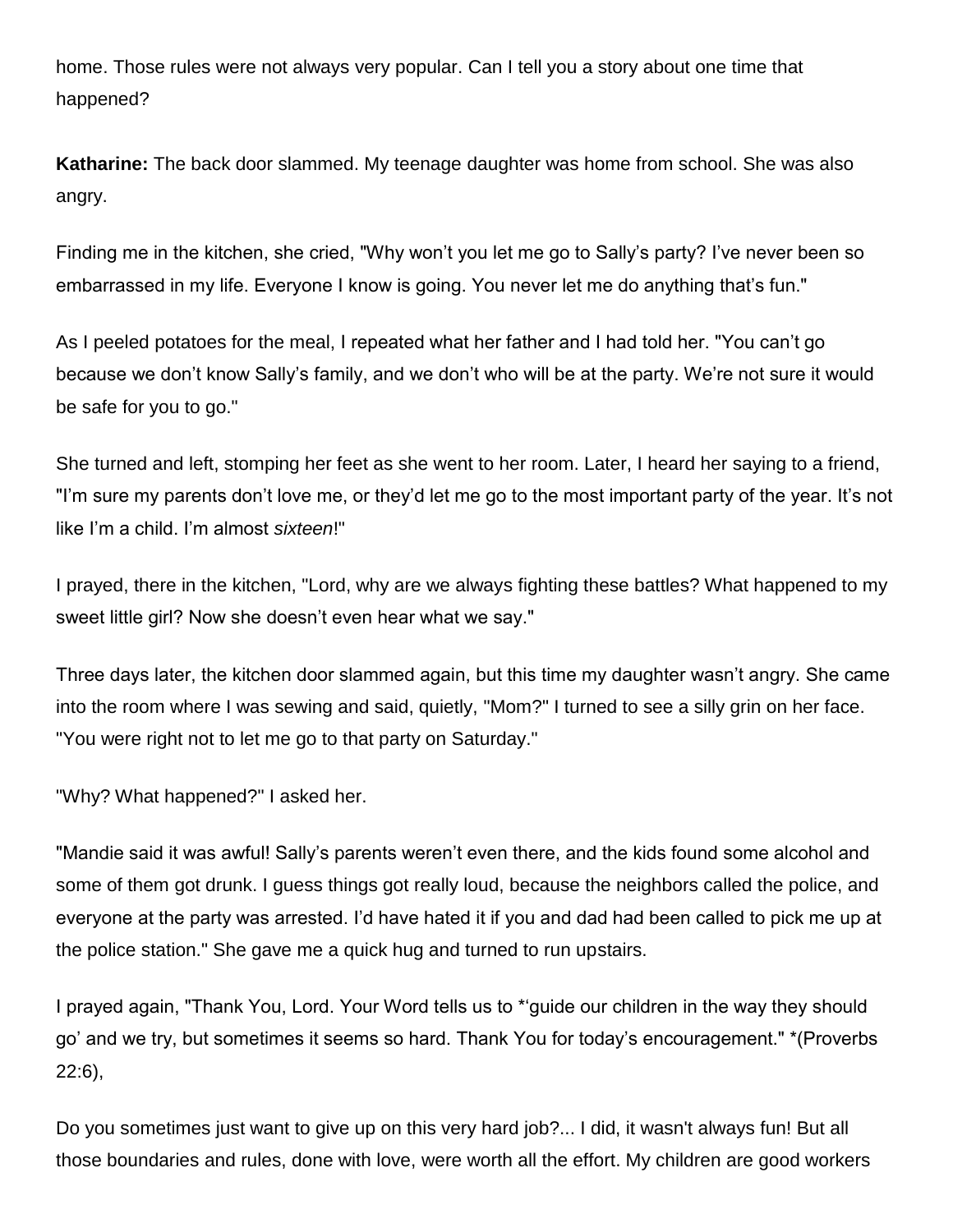and some of them are raising children of their own. I see them using those same boundaries, and saying to their little ones, "I love you too much to let you do this." And I smile!

And, dear friend, God is like that. Someone has called Him "the Perfect Parent." He sets boundaries, sometimes called laws, to protect us because He loves us too much to let us go our own way and get hurt.

**Tammy:** Welcome back to *Women of Hope*. Well, it sounds as though Katharine's children needed to know what the rules were in order to feel secure. And I think adults need rules too. Partly because we are not always wise and unselfish and we need rules to help us behave well don't we?

But like children, we also need to *know* the rules to help us feel secure. Wouldn't it be awful to be punished at random by some bossy ruler who just made up new rules to suit himself. That happens in some places - schools, workplaces, even whole countries…and it makes people very scared. Has that happened to you? Well, God is not like that. His rules are just and fair, and he has shown them clearly to us.

Today Ros is with us again, to tell us how God gave us rules to live by. Good to see you Ros!

**Ros:** Thanks Tammy. And hello to *you* too - I'm glad to be here. Do you remember we talked about when the ancient Israelites were slaves in Egypt, and God showed his strength and his love to them?

**Tammy:** Yes, I do remember: God defeated the power of the king and the Egyptian idols, and rescued his people. He led them out of Egypt safely.

**Ros:** Right. The Israelites had gone to Egypt just as a big extended family, but they had grown so much that when they left, they were 12 tribes. They didn't know too much about this God who had freed them…but they saw what God did for Moses when he followed God's instructions.

Well, after they left Egypt, they had to get across the desert before they could return to the land of their ancestors. So, they had a lot to learn: how to be a nation out there in the desert…and how to be God's people.

Let's listen to what happened next, from God's word, the Bible. (Exodus 19)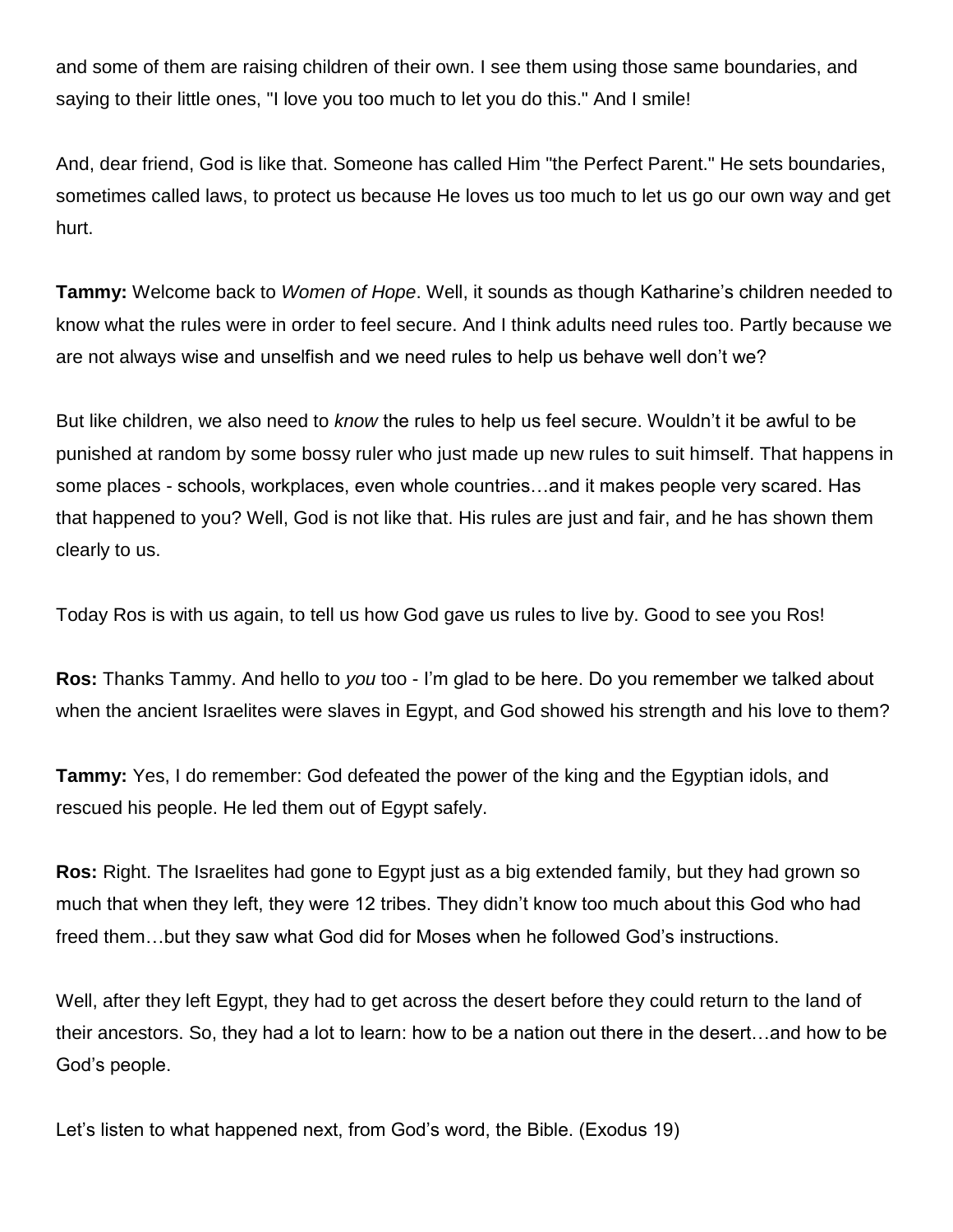The Israelites traveled for two months, and set up their camp at the foot of Mt Sinai. Moses their leader went up onto the mountain, and God spoke to him there. God offered the Israelites a covenant, or binding agreement. *They* were to obey God and keep his laws… and *he* was choosing them to be his own people in some special way. God had already promised their ancestors that they would be a great nation, with a land to live in, a place where they could worship only him.

God told Moses that in three days he would speak to him again. All the people were to get themselves ready for worship. They were told not to climb up, or even touch the mountain, or they would die.

On the third day there was an amazing storm on the mountain, with thunder and lightening, then fire and thick smoke, and a noise like a loud trumpet, getting louder and louder. The people were filled with awe and fear...can you imagine it?

Then God called Moses and his brother Aaron to come to the top of the mountain, and there he spoke to them. He told them his holy law, starting with ten commandments or laws. Carol and Tammy, let's say them, shall we? (Exodus 20:1-17. Based on GNB)

**Tammy:** First God said 'I am the LORD your God, who brought you out of Egypt, where you were slaves. Worship no god but me.' So he reminded them of who he was and what he had done for them.

**Carol:** The second law was 'Don't make an images or idols to worship. I will not allow you to worship any others.'

**Ros:** He was saying that he is the only true and real God and they must be true to him alone. That was a challenge for them, living among people who worshipped many gods, idols and spirits. Is that something you face?...

**Tammy:** The third law was 'Do not use my name for evil purposes.'

**Ros:** So the first three rules are about God: No god but me, no idols, keep my name holy.

**Carol:** Let's say it together: 'no God but me. No idols. Keep my *name* holy.'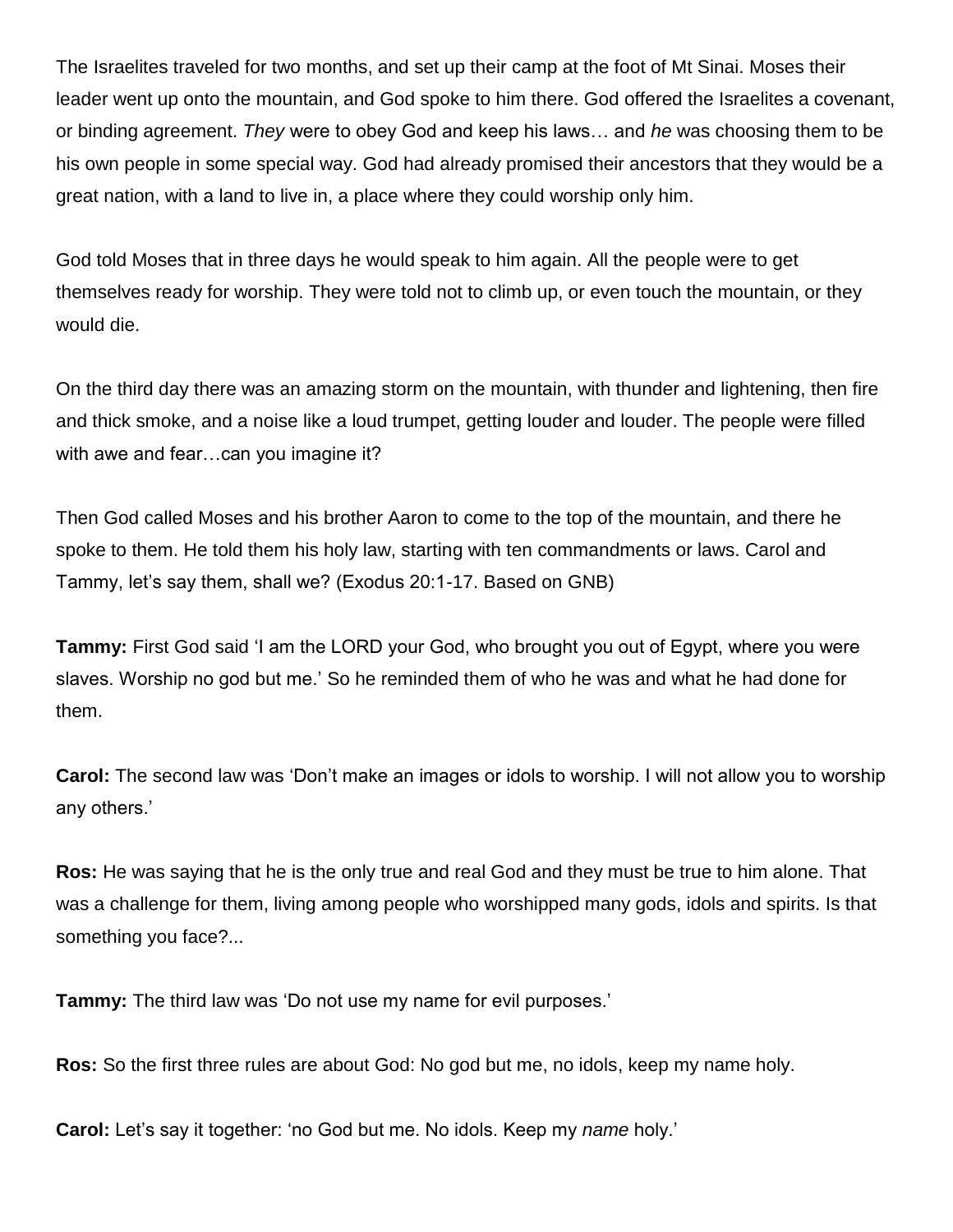**Ros:** Good! In the next one, God said: 'Keep every seventh day as a holy day, a day of rest dedicated to me, just as I rested on the seventh day when I created the world.'

**Carol:** So, number four, keep my *day* holy.

**Ros:** Then there are five laws about how to behave…

**Tammy:** Five: **'**Respect your father and mother, so that you may live a long time in the land I am giving to you.'

**Carol:** Six: **'**Do not murder.'

**Tammy:** Seven: 'Do not commit adultery': that means be faithful to your own husband or wife, don't break the marriage bond with wrong sex.

**Carol:** Eight: 'Do not steal.'

**Tammy:** Nine: 'Do not tell lies about anyone.'

**Ros:** And the last one, number ten, is: 'Don't envy and want what belongs to someone else'. That is about your thoughts and motives. I guess if you envy things you are more likely to steal, lie or even kill to get them. And even holding envy in your heart makes you bitter and unhappy.

**Carol:** So, can we go over them again? I remember the first four: No other gods, no idols, keep my name holy, keep my day holy.

**Tammy:** The next one is something to *do*: respect your parents…

**Carol:** ….and then five things *not to do*: don't murder, don't commit adultery, don't steal, don't lie, don't envy.

**Ros:** What do *you* think about those rules for living? Hmmm?... See if you can remember them, and think about them. Are they good rules?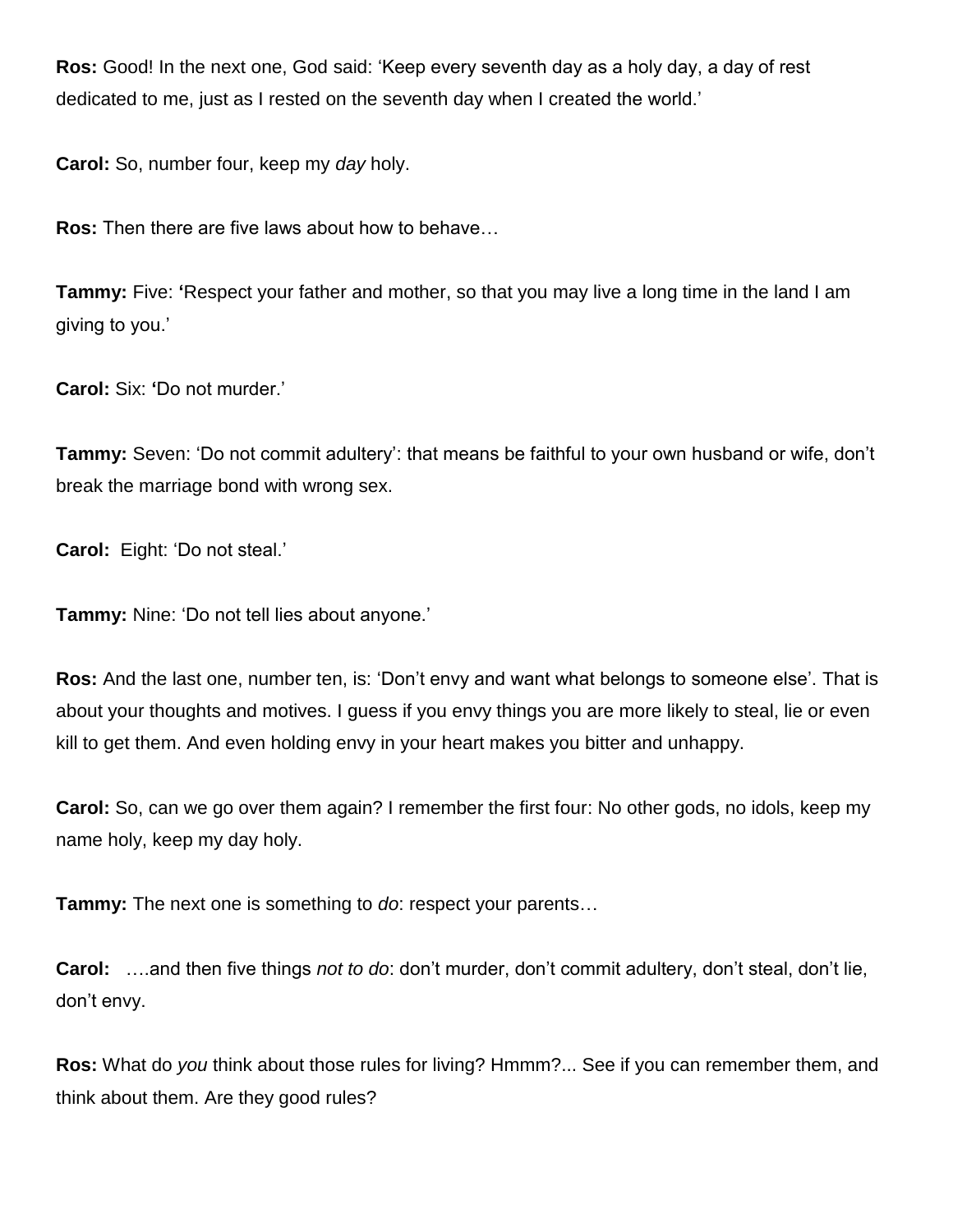**Carol:** I think it would make a big difference if everyone obeyed these ten commandments! Imagine if we all worshipped God with our whole hearts! If we stopped work once a week and gave the day to *rest* and *worship*. Imagine if there was no violence or stealing, no lies or cheating on husbands or wives! No disrespect to parents! No envy and jealousy!

**Ros:** Yes…our homes and our villages and towns - even our countries - would be much better! God really knows what is good for us. These rules were not made to make people unhappy…they were a *gift* from God, to help his people - all people - to live good, safe, happy lives. Those are God's boundaries, his rules to protect the people he loves.

**Tammy:** I'm glad you said that, Ros. Because often we think of rules as boring or unpleasant, something to *stop* us having fun or doing what we like. But I can see that God's rules are a *good* thing; they actually set us free, not tie us down. Just like good family rules do.

**Ros:** The Israelites did not always keep God's law, but they did realize it was very good…a real gift of love from their God. The longest poem in the Bible is Psalm 119, and it is all about how wonderful God's law is!

The writer says things like this: '*Happy* are those whose lives are faultless, who live according to the law of the LORD… How can a young man keep his life pure? By obeying your commands.' And that is true for a young woman too! He says: 'I *delight* in following your commands more than having great wealth. I study your instructions: I examine your teachings. I take *pleasure* in your laws; your commands I will not forget.' (Ps 119:1,14-16, GNB)

**Tammy:** The writer sounds really delighted about the Law! Fancy making up a long poem about rules!

**Ros:** There are a lot more than just these ten rules, of course. But they are really, really important ones. I wonder…are we thankful that God has shown us how to live good lives – lives that please him, lives that bring peace and harmony into our families and communities? If only we could keep them better!

**Tammy:** Here on *Women of Hope* we've been learning about the 10 commandments that God gave his people – or the laws that he wanted them to live by, so that they would feel safe and be happy.